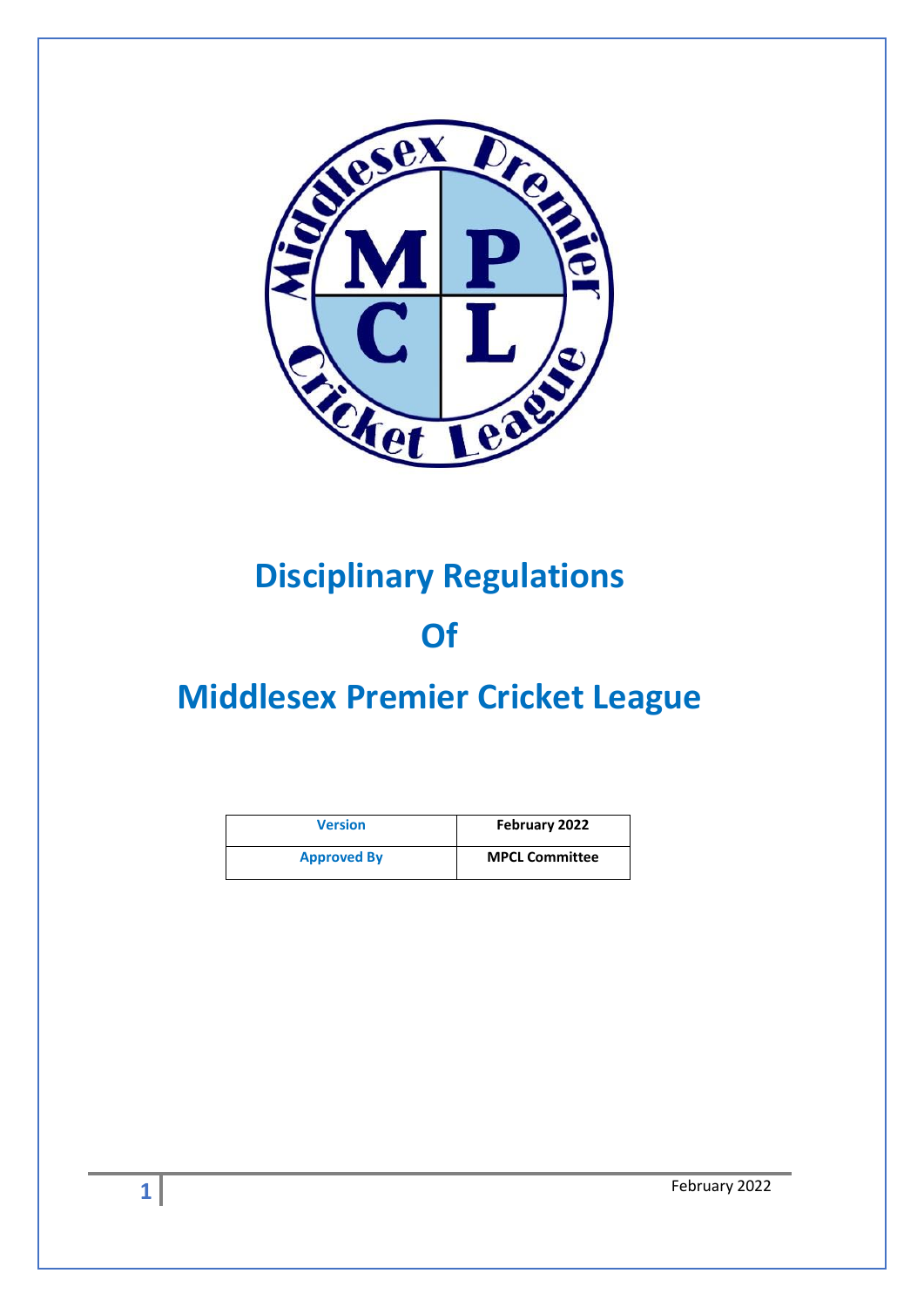# **Table of Contents**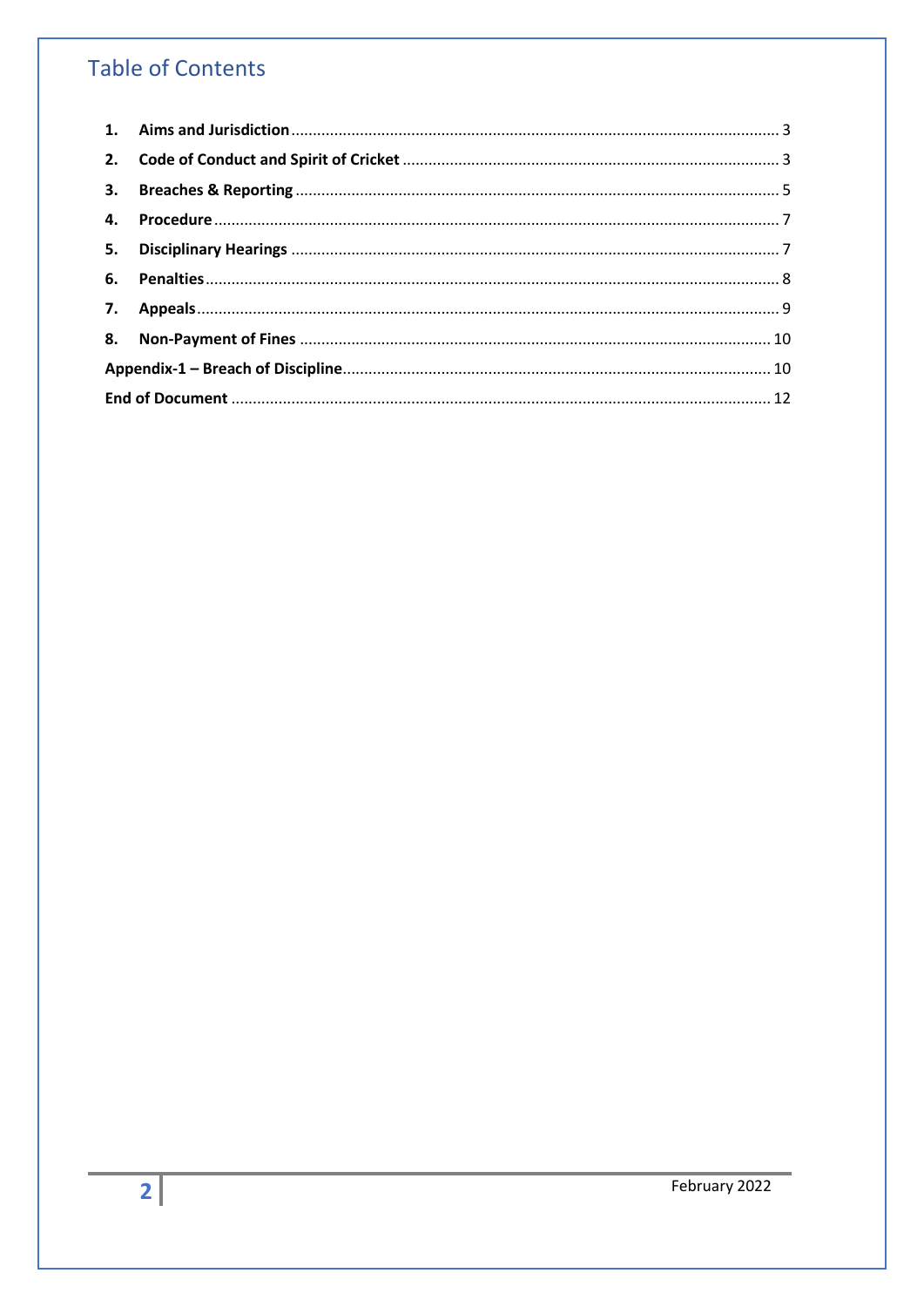#### <span id="page-2-0"></span>**1. Aims and Jurisdiction**

The England & Wales Cricket Board (ECB) is committed to maintaining the highest standards of behaviour and conduct. The Middlesex Premier Cricket League (the League), which operates within the jurisdiction of the ECB takes this commitment very seriously. To this end, these Discipline Regulations, incorporating major parts of the ECB Model Code of Conduct, the new MCC Laws and The Spirit of Cricket, are based on the ECB Premier League Disciplinary Regulations 2018 and have been adopted by the League with some modifications.

These Regulations shall be complied with by all those who participate under the jurisdiction of the League's Management Committee. These Regulations shall apply to any player at any Club, at any level, under the auspices of the League. These Regulations are intended to provide assistance and uniformity to all clubs in dealing with any alleged breach of the Code of Conduct, the new MCC Laws and The Spirit of Cricket.

Any club which fails to take all reasonable steps to ensure the proper conduct of its players, officials and/or members in all matters for which the club or its committee is responsible or acts in any way which is prejudicial or detrimental to the interests or reputation of the League, breaches these Regulations.

There is nothing in these Disciplinary Regulations preventing or discouraging clubs from applying additional or stronger sanctions against offenders than those appearing within these Regulations, whether or not they are the subject of a discipline report. To this end, it is important that clubs have their own code of conduct and disciplinary procedures in place.

In the event that any incident or other matter occurs which is not provided for by these Regulations (whether it relates to conduct, jurisdiction, procedure or penalty), then the League Committee may take such action as considered appropriate in the circumstances, taking into account the specific circumstances and the principles of natural justice and fairness.

These Regulations shall not apply to penalties imposed on Clubs by the League's Management Committee for reasons other than the behaviour and conduct of Players or Clubs. For the purposes of these Regulations, the expression 'player' shall throughout this document be deemed to mean and include not only any player, but also any member or official of any club in any incident of alleged misconduct occurring on any part of a cricket ground or building and not merely the field of play.

# <span id="page-2-1"></span>**2. Code of Conduct and Spirit of Cricket**

#### 2.1. **Code of Conduct**

- 2.1.1.The League is committed to maintaining the highest standards of behaviour and conduct at cricket matches both on and off the field. All clubs and players, by virtue of their registration with or by joining their respective club, explicitly agree to abide by this Code of Conduct, which incorporates the Spirit of Cricket, and are bound by the provisions in these Regulations.
- 2.1.2.The major responsibility for ensuring fair play rests with the captains, but extends to all players, umpires and coaches.
- 2.1.3.Players and club officials must always accept the umpire's decision. Players and club officials must show self-discipline, even when things go against them. This means not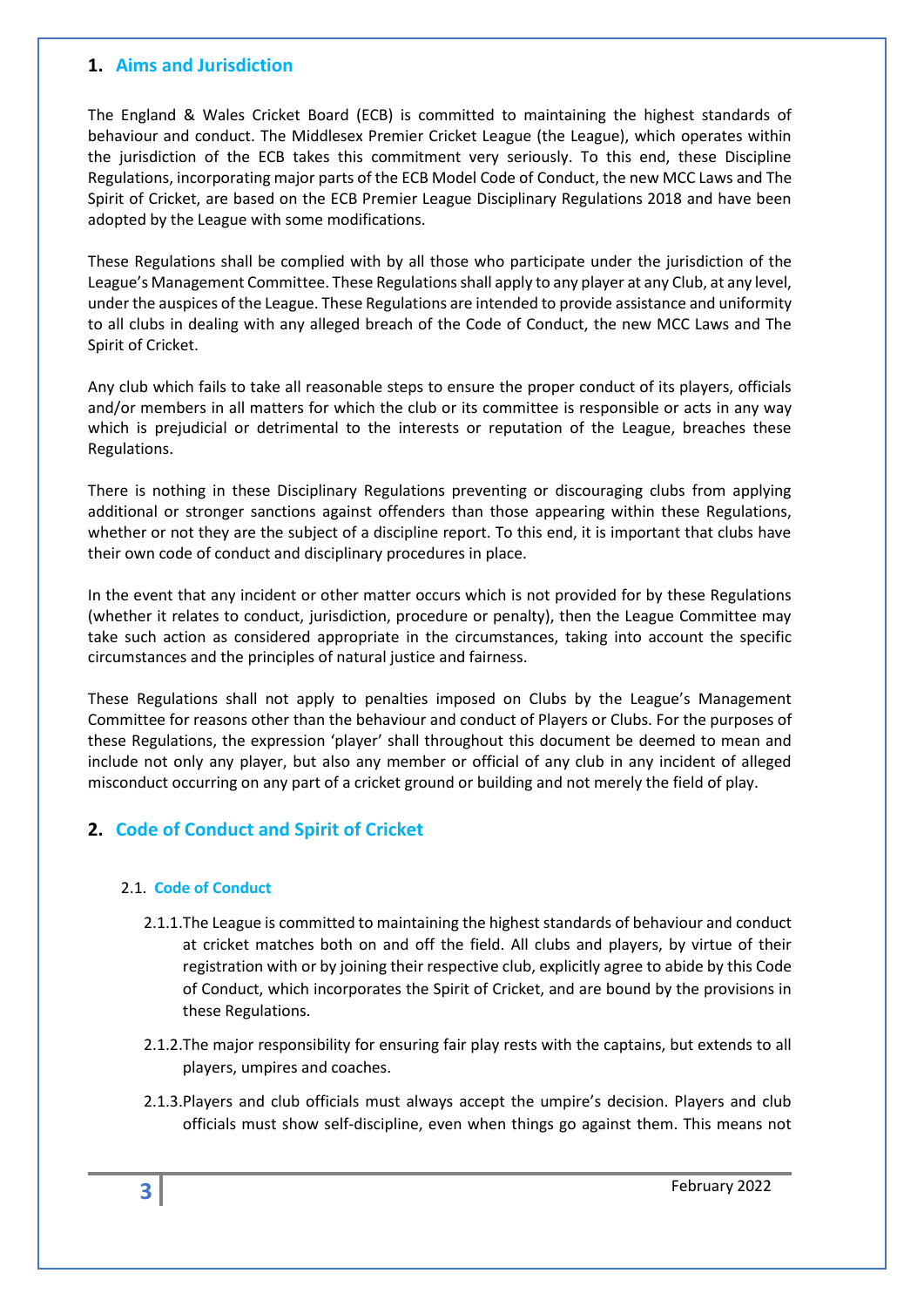showing dissent at the umpire's decision or reacting in a provocative or disapproving manner towards another player or a spectator.

- 2.1.4.Players and club officials shall not intimidate assault or attempt to intimidate or assault an umpire, another player, a club official or a spectator.
- 2.1.5.Players and club officials shall not use crude and/or abusive language (known as "sledging"), nor make offensive gestures or hand signals, nor deliberately distract an opponent.
- 2.1.6.Players and club officials shall not use language or gestures that offend, insult, humiliate, intimidate, threaten, disparage or vilify another person based on that person's age, race, religion, sexual orientation, colour, descent or national or ethnic origin.
- 2.1.7.Players and club officials shall not use or in any way be concerned in the use or distribution of illegal drugs.
- 2.1.8.Players and club officials shall not make any public or media comment which is detrimental to the interests or reputation of other Participants, the League, clubs, umpires or the game in general. In this instance, media shall include (but not necessarily be limited to) press, radio, television, external websites, club websites, social networking sites and club match programmes. Nothing in this provision shall prevent any comment which constitutes honest opinion regarding cricketing matters, and which is made in a fair and respectful manner.
- 2.1.9.Players and club officials shall not disclose or comment upon any alleged breach of this Code (save as necessary to implement the provisions of these Regulations) until the outcome of any disciplinary process initiated under these Regulations has been finally disposed of.
- 2.1.10. Clubs must take adequate steps to ensure the good behaviour of their players, officials, members and supporters.

#### 2.2. **Code of Conduct**

Cricket owes much of its appeal and enjoyment to the fact that it should be played not only according to the Laws, but also within the Spirit of Cricket. The major responsibility for ensuring fair play rests with the captains, but extends to all players, umpires and, especially in junior cricket, teachers, coaches and parents. Cricket is an exciting game that encourages leadership, friendship and teamwork, which brings together people from different nationalities, cultures and religions, especially when played within the Spirit of Cricket

2.2.1.There are Laws which place the responsibility for the team's conduct firmly on the captain.

#### **Responsibility of Captains**

The captains are always responsible for ensuring that play is conducted within the Spirit of the Game as well as within the Laws.

#### **Players' Conduct**

In the event of any player failing to comply with the laws relating to Player Conduct or Unfair Play the umpires shall summon and inform the offending player's captain that an offence has occurred and will request that the captain take appropriate action.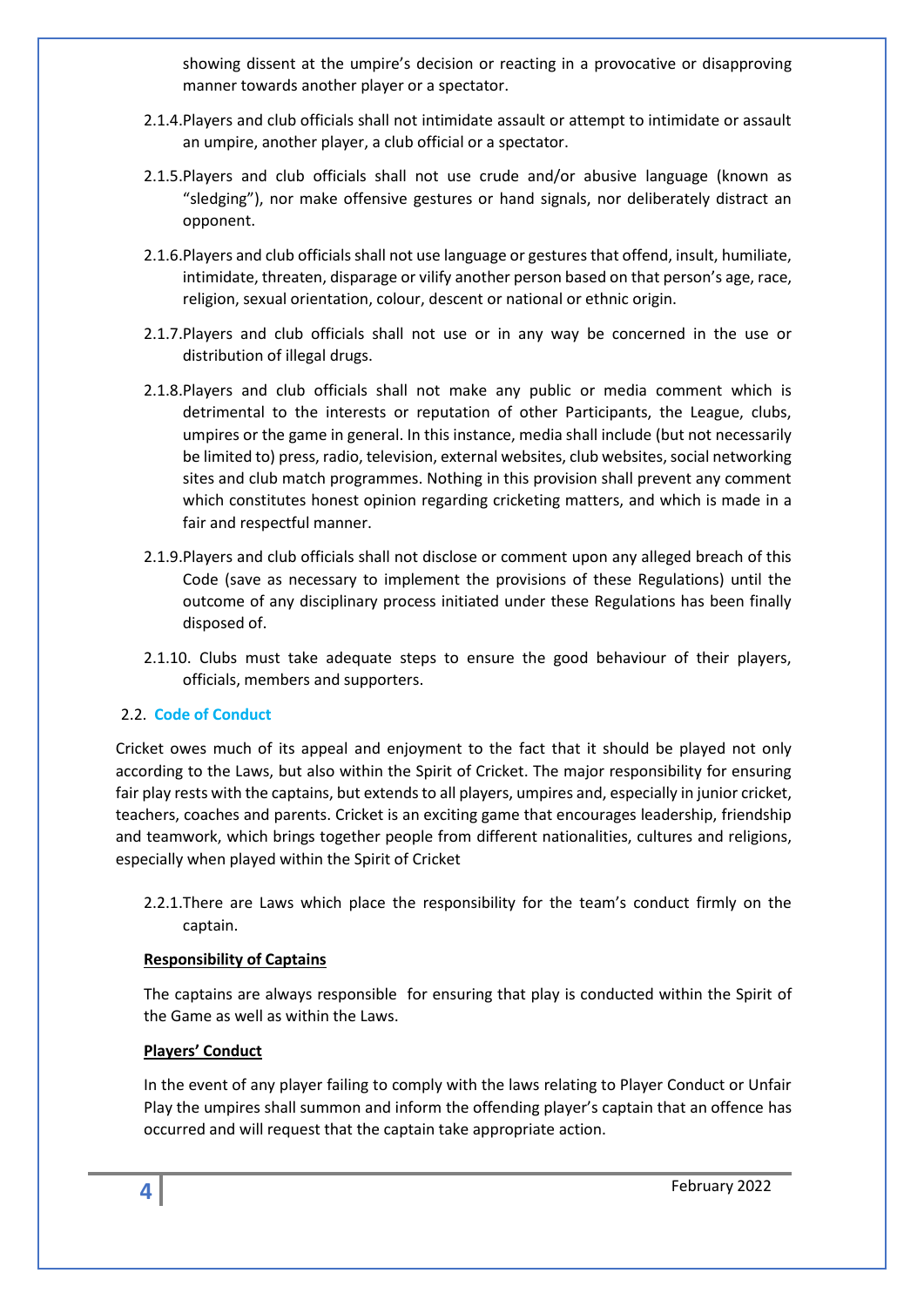#### **Players**

Captains and umpires together set the tone for the conduct of a cricket match. Every player is expected to make an important contribution to this.

#### **2.2.2. There Unfair Play**

According to the Laws, the umpires shall be the sole judges of fair and unfair play. If either umpire considers an action, not covered by the Laws, to be unfair he/she shall intervene without appeal and, if the ball is in play, call and signal Dead ball and implement the procedure as required.

#### **2.2.3. League Umpired are authorised to intervene in cases of-**

- Damaging the ball
- Distracting the batsman
- Unfair bowling
- Time wasting
- Damaging the pitch
- Non-striker leaving his/her ground early
- Any other action that they consider to be unfair

#### 2.2.4. **Respect is central to the Spirit of Cricket-**

- Respect the captain, team-mates, opponents and the authority of the umpires.
- Play hard and play fair.
- Accept the umpire's decision.
- Create a positive atmosphere by your own conduct and encourage others to do the same.
- Show self-discipline, even when things go against you.
- Congratulate the opposition on their successes and enjoy those of your own team.
- Thank the officials and your opposition at the end of the match, whatever the result.
- Cricket is an exciting game that encourages leadership, friendship and teamwork, which brings together people from different nationalities, cultures and religions, especially when played within the Spirit of Cricket.

#### 2.2.5. **Violence**

There is no place for any act of violence on the field of play and if reported and guilty this act will be dealt with as a Level 4 offence.

Failure to comply with the provisions of the Code of Conduct may lead to disciplinary action by the League, Middlesex Cricket or any other authorised body, irrespective of a proven breach being related to a match not under the jurisdiction of the League.

# <span id="page-4-0"></span>3. **Breaches & Reporting**

3.1. A breach of these Disciplinary Regulations occurs when:-

- A. A player in the course of, or in connection with a match, offends against the Code of Conduct or acts at any time to prejudice the good name or interests of the League .
- B. A club fails properly to control or discipline its players or acts in a manner prejudicial to the good name or interests of the League.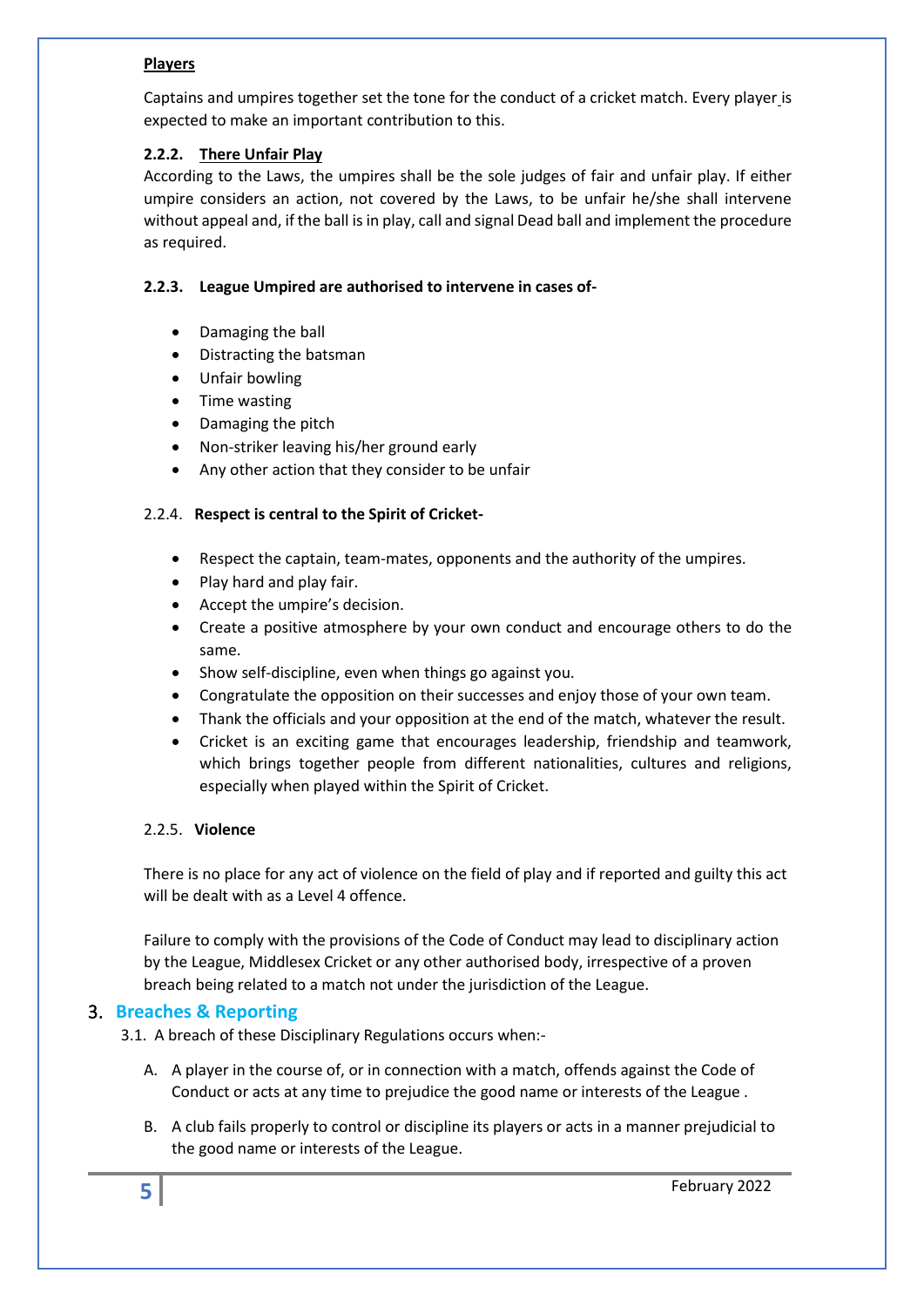- 3.2. A player or club committing such a breach shall be liable to penalties in the manner prescribed in this document.
- 3.3. A breach of the Code of Conduct will normally be categorised as Level 1, 2, 3 or 4, as set out in Appendix 1.
- 3.4. Reporting of Breaches by umpires
	- 3.4.1.Subject to paragraph 2.4.5, for a first offence of a Level 1 breach of the Code of Conduct in a match, the independent umpire(s) (referred to as "umpire" hereafter)should warn the player as to his future conduct and advise him and his captain that they will be submitting a formal disciplinary report. The player and his captain that any further Level 1 breach by that or any other player from the same team will also result in a 5 run penalty as per Law 42.2.4.
	- 3.4.2.If any player receiving such a warning commits a further Level 1 breach in the match or any other player on the same team subsequently commits a Level 1 breach in the same match, the umpires should advise him and his captain that they will be submitting a formal report. In first eleven matches, the umpires should also award five penalty runs to the other side
	- 3.4.3.In all instances of any perceived Level 1, 2, 3 or 4 breach, the umpires should complete a formal discipline report. The umpires should also apply the appropriate on-field sanctions as set out in Law 42.
	- 3.4.4.Notification that a report is to be submitted following any alleged breach of the Code of Conduct must first be advised, whenever practicable, by the umpire(s), to the player and his captain or an executive of the player's club, on the day of the alleged offence, prior to leaving the ground.
	- 3.4.5.Any such alleged breach of the Code of Conduct subject to a report (to be known as 'a complaint') will then be notified by telephone by the complainant to the League Secretary (as defined above) within 24 hours of the end of the match. The written report should be sent, preferably by email, to the League Secretary and be received within 72 hours of the end of the match.
	- 3.4.6.This paragraph 2.4 only applies where at least one of the umpires is a League Umpire
	- 3.4.7.In these Regulations, a League Umpire is a Member of the League's Panel of Umpires A Recognised Umpire is (i) any other umpire who (a) has any form of ACO accreditation and (b) has an ACO membership current at the time of the match; or (ii) any other umpire who has applied to and been recognised by the League's Management Committee as an experienced umpire.

#### 3.5. Reporting of Breaches by Players

- 3.5.1.In any match where a League or Recognised Umpire is standing any allegation of a breach of the Code of Conduct by a player made against another player which arises from an incident during a match or on the field of play should be reported by a team's captain to the League or Recognised Umpire(s).
- 3.5.2.Any allegation of a breach of the Code of Conduct by a player/club made against another player/ club which does not fall within paragraph 2.5.1 should, Secretary of the League promptly after the incident giving rise to the allegation. Subject to any direction from the League Secretary, a written report should be produced, which should allow the League Secretary to understand i) the background to the alleged incident, ii) why a breach of the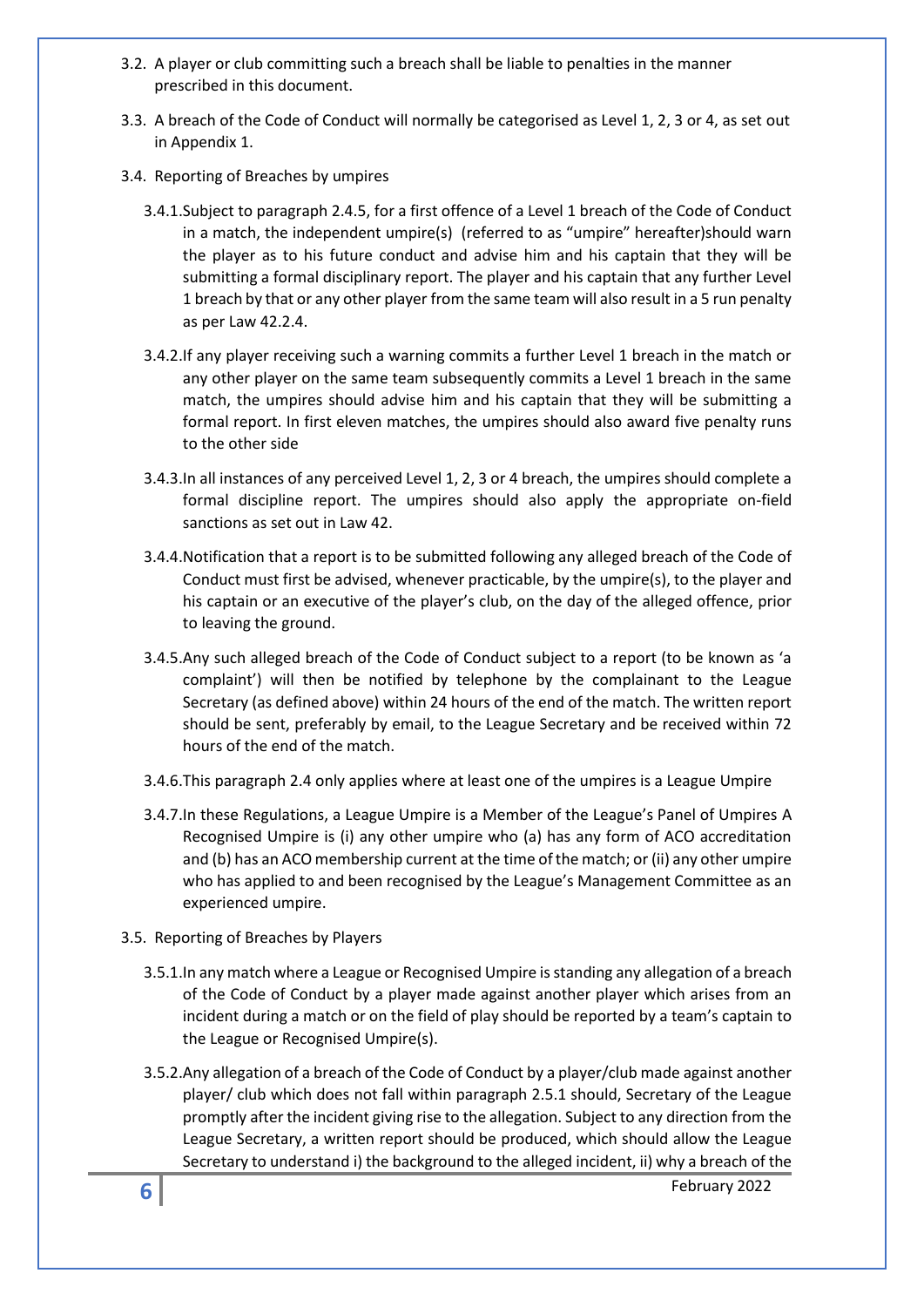Code of Conduct is alleged and iii) the Level of breach alleged. Where possible, notifications and reports should be submitted to the League Secretary by a club secretary (or in such other manner as may be directed by the League Secretary).

- 3.5.3.The League Secretary shall accept reports submitted under paragraph 2.5.2. and confirm receipt
- 3.5.4.Any complaints submitted under paragraph 2.5.2 must be made in good faith. The submission of a report which is trivial, vexatious, made for tactical reasons or otherwise improper may itself be treated as a breach of the Code of Conduct.

#### <span id="page-6-0"></span>**4. Procedure**

- 4.1. The League Secretary shall, as soon as reasonably practicable (within 72 hours), inform the Secretary of the club against whom the complaint has been made.
- 4.2. Any action the Committee may take in respect of complaints shall be in addition to the onfield action taken by the umpires under Law 42. There is no power to rescind such an onfield sanction.
- 4.3. Any Level 1 or Level 2 breach of the Code of Conduct shall in the first instance be dealt with by the League Committee. In the case of Level 1 and Level 2 breaches, this shall as an indicator, be a minimum of a final warning (Level 1) or two matches (Level 2) ban to be served with immediate effect.
- 4.4. Within 10 working days of receipt of the written complaint, the League Committee shall consider the complaint and resolve:
- A. To impose a penalty; or
- B. To take no action except to record the complaint and notify the club; or
- C. To refer the matter for a Disciplinary Hearing. Level 3 or 4 complaints will automatically be subject to a Disciplinary Hearing with the League Committee.
- 4.5. Any match/time sanctions imposed under paragraph 3.4. above, shall be advised in writing by the League Secretary Players should understand that match/time bans will normally apply to all cricket played under the auspices of ECB. Any player banned by the league must not be present at the venues of their club MPCL matches; failure to abide by this requirement will lead to increase in level of ban.
- 4.6. In the case of an incident involving a player under the age of 18 years old, the Middlesex Cricket Welfare Officer will immediately be informed. In such circumstances, the incident may be regarded as:
- A. A welfare and child protection case or
- B. An outright disciplinary case. If the incident is being investigated by another organisation (e.g. the Police, ECB Safeguarding Department) the League will await the outcome of that investigation.

# <span id="page-6-1"></span>**5. Disciplinary Hearings**

- 5.1. In any case which is referred for a Disciplinary Hearing, the League Secretary shall convene the hearing within 10-15 working days of the decision to refer.
- 5.2. Where a charge against a player is referred to a Disciplinary Hearing, his captain and club may be charged separately under their responsibilities as set out in the Code of Conduct above.
- 5.3. At least seven days' notice in writing of the hearing shall be given to the Player via his club Secretary. In the case of a club, its Secretary shall be so notified. The notice shall specify the alleged breach(es) of the Code of Conduct above.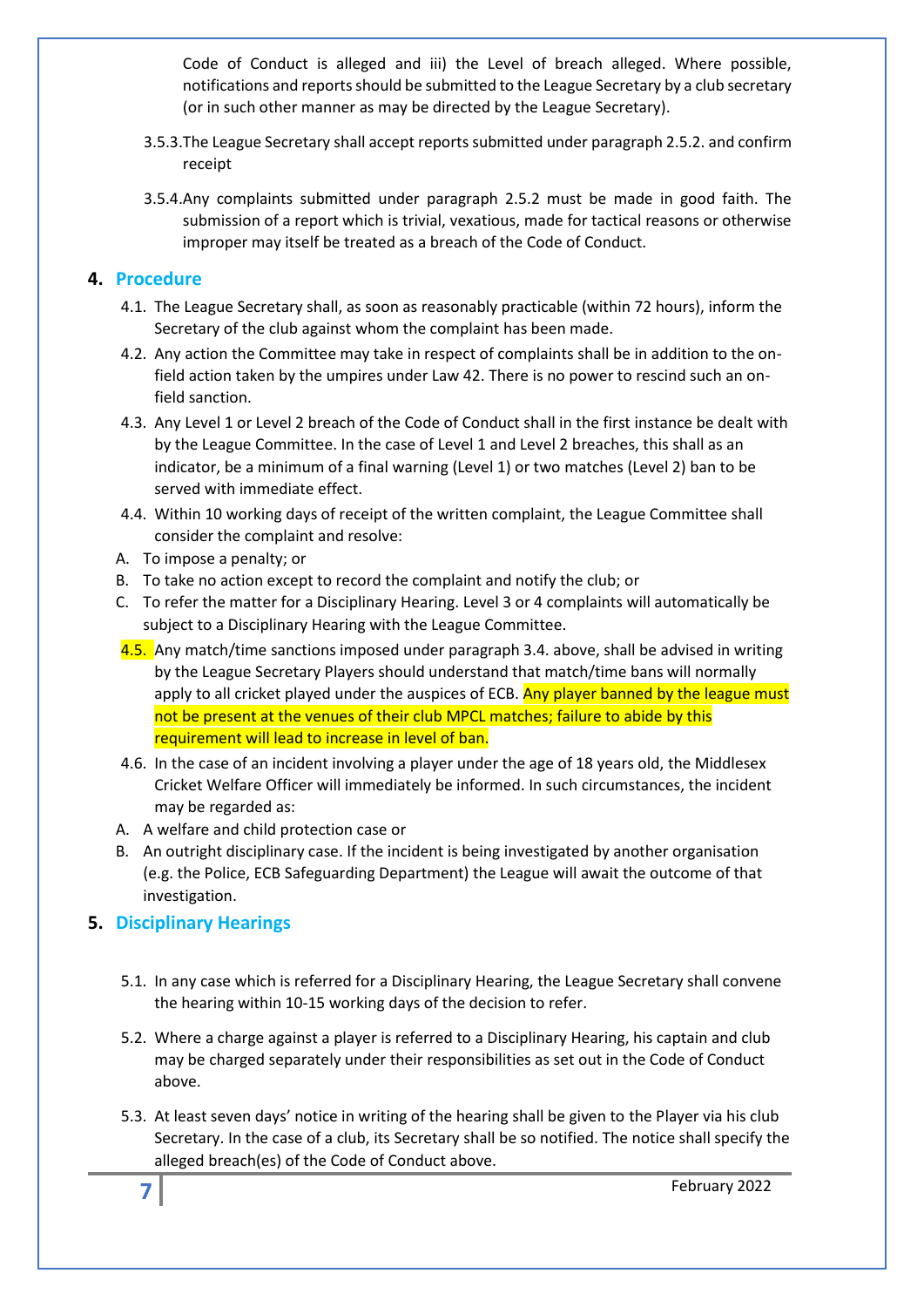5.4. The accused player or club shall be entitled:

- A. To submit written statements ahead of the hearing
- B. To attend the hearing
- C. To state his case (in the case of a club, by its Secretary or other official)
- D. To be supported by a colleague and
- E. To call witnesses.
- 5.5. If the player or club is to have representation present at the hearing, then the details of that representation must be given to the League Secretary not less than 48 hours before the date of the hearing.
- 5.6. The Hearing shall be conducted by a League Committee and shall consist of not less than three persons. None of the Panel should relate to the player, the club or their opponents at the time of the alleged breach, or a club which might directly benefit from any disciplinary action.
- 5.7. A club or player involved in disciplinary proceedings will be solely responsible for meeting such costs or expenses as it or they may incur.
- 5.8. The standard of proof shall be on the 'balance of probabilities' rather than the criminal standard of 'beyond reasonable doubt'.

# <span id="page-7-0"></span>**6. Penalties**

- 6.1. As a guideline, the following indicative penalties should be expected to be imposed for any complaint referred and, if appropriate. The higher end of the tariff band is most likely to be reserved for serial offences/offenders:-
	- Level 1-Final warning to 2 matches and/or appropriate/equivalent time ban
	- Level 2-2 to 4 matches and/or appropriate/equivalent time ban
	- Level 3-4 to 8 matches and/or appropriate/equivalent time ban
	- Level 4 A minimum of 10 matches and/or appropriate/equivalent time ban

These sanctions apply to all cricket played under the auspices of ECB.

- 6.2. Where applicable, penalties will be carried over to apply in the following season.
- 6.3. Where the complaint is decided by the League Committee and not referred to a Disciplinary Hearing, repeated infringements, listed on umpires' reports, by the individual player or Club which is the subject of the relevant complaint may still result in additional penalties as laid out in 6.6 below.
- 6.4. If at a hearing a breach of the Code of Conduct is proven, the Disciplinary Panel shall have the power to impose one or more of the following penalties, together with such order as to costs as it deems appropriate:

#### **In the case of a player:-**

- To require the player to submit appropriate letter(s) of apology within a specified time
- To record a reprimand and to give a warning as to future conduct
- To impose a fine, not to exceed £100
- To ban the player for one or more matches, or for a stated period
- To deduct League points from the player's team
- To expel the player from the League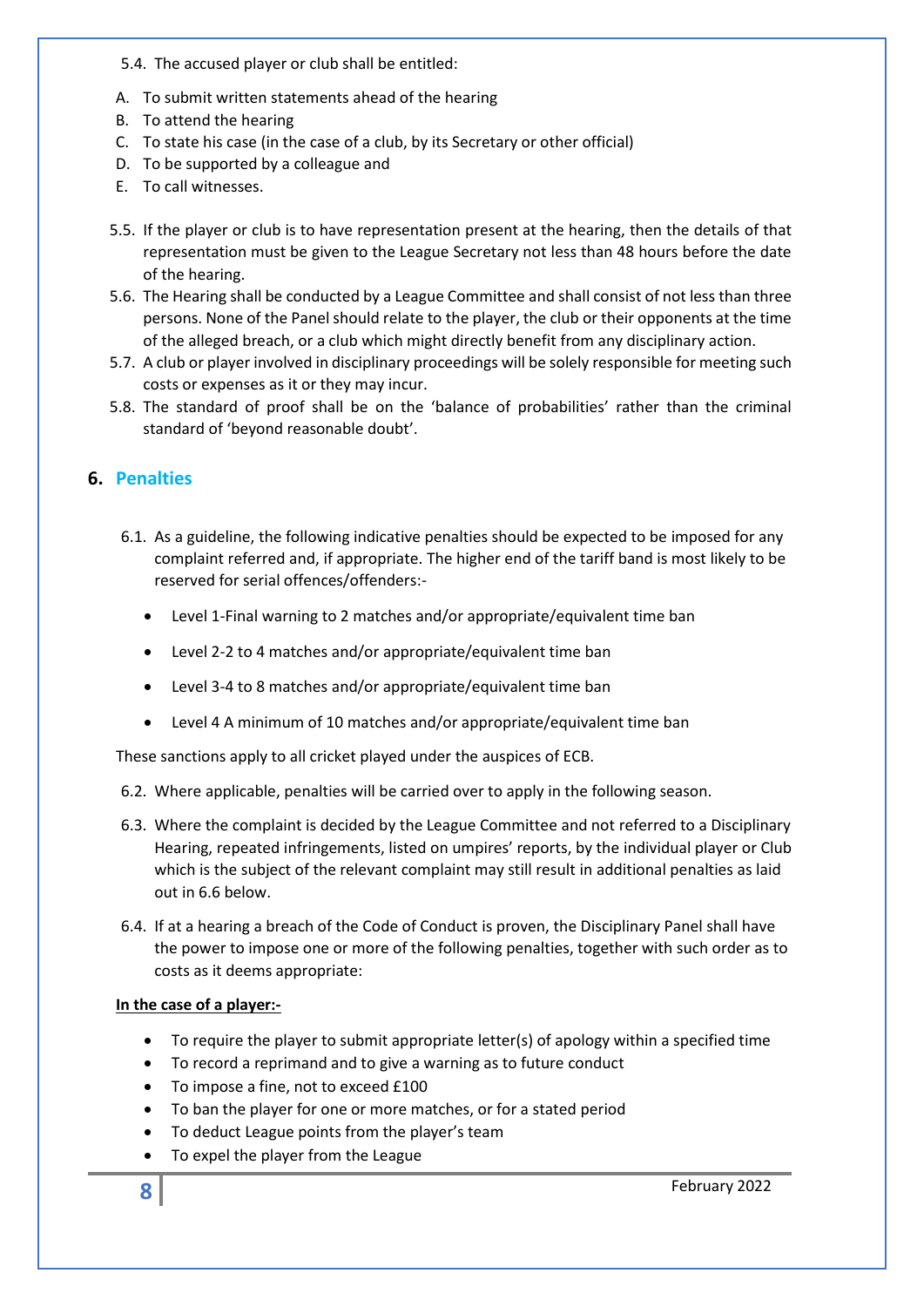#### **In the case of a club:-**

- To require the club to submit appropriate letter(s) of apology within a specified time
- To record a reprimand and to give a warning as to future conduct
- To impose a fine
- To deduct League points from the club's team
- To expel the club from any competition of the League
- To relegate to any lower division of the League or to a 'linked' league
- 6.5. The League Committee will take the following factors into account when determining the penalties to be imposed:
- If the accused player/club has pleaded guilty
- The player's previous disciplinary record
- If the player is also the captain, the conduct of the player subsequent to him being warned and told that he will be reported
- in the case of an appeal, if that appeal is spurious
- 6.6. In addition, where an individual behaves inappropriately or fails to respect the formality at any level during a Disciplinary Hearing, the Committee assumes the right to impose further corrective actions or penalties as it sees fit.
- 6.7. Where a representative and/or witness(es) behaves inappropriately or fails to respect the formality at any level during a Disciplinary Hearing this can be dealt with under the code by having a separate hearing.
- 6.8. The Committee shall have the power to suspend the operation of any part, or all, of the penalty it imposes for such period and subject to such terms and conditions it deems appropriate.
- 6.9. Decisions of the League Committee (a finding that a complaint is proved or not proved or a decision on penalty) shall be by majority vote; where necessary the League Committee Chairman shall have a casting vote.

#### <span id="page-8-0"></span>7. **Appeals**

- 7.1. where either the League Committee has imposed a penalty pursuant to paragraph 4.4 a) above or a breach of the Code of Conduct has been proved at a Disciplinary Hearing, a player or club shall have the right of appeal. Where a player and his club are appealing in relation to the same incident, they must do so separately.
- 7.2. There shall be no right of appeal against a minimum ban imposed by the League Committee for a Level 1 or 2 offence save on the grounds of mistaken identity, misrepresentation or (where the breach was reported by the umpire(s) under 2 above) failure of the umpire(s) to follow the procedures in Paragraph 2 above.
- 7.3. A notice of appeal setting out the grounds must be given in within seven days of the decision of the League Secretary, together with a deposit of £100 if the appeal is by a player or £150 if the appeal is by a club. Where no grounds of appeal are set out (i.e. failure to follow process), the League Secretary (or deputy) will reject such appeals. No new evidence can be introduced by clubs.
- 7.4. If a notice of appeal is given, the penalty shall not take effect pending the hearing of the Appeal, which shall take place as soon as is practicable and in any event within 14 days of receipt of notice of the appeal.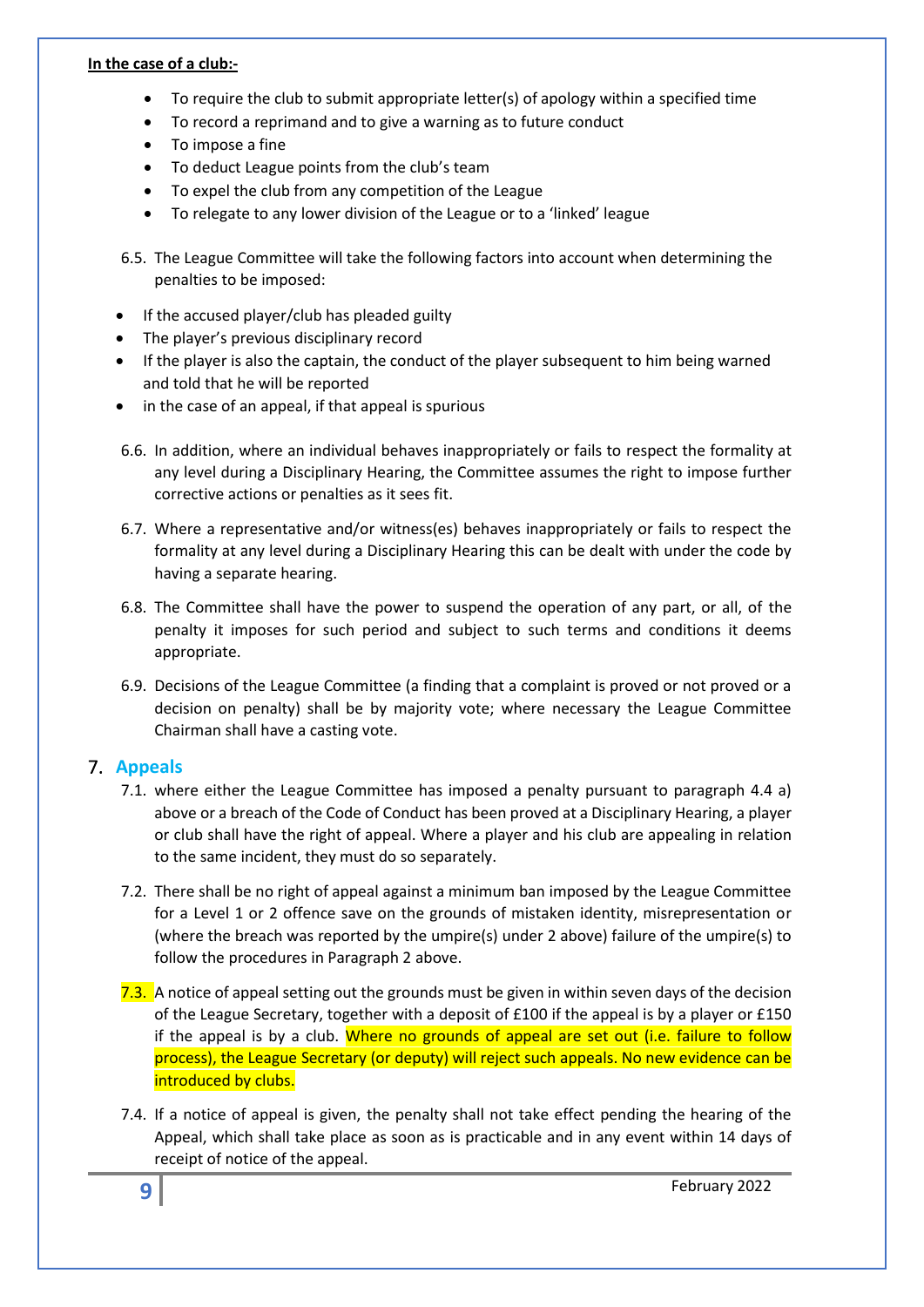- 7.5. The Appeal shall be by way of a new hearing before the Appeal Panel (Trustees and League Chairman). None of the Panel should relate to the individual or the club or their opponents, or a club which might directly benefit from any disciplinary action or have been a member of the original decision makers.
- 7.6. The player or club shall have the same entitlements as set out in 5.4 above.
- 7.7. If the player or club is to have representation present at the hearing, then the details of that representation must be given to the League Secretary not less than 7 days before the date of the hearing.
- 7.8. Non-attendance at a hearing of the Appeals Panel by the appellant club or person without good and valid reason for such non-attendance will automatically result in forfeiture of their right of appeal and of their deposit.
- 7.9. The Appeals Panel may confirm, vary or reverse the decision of the disciplinary hearing outcome and it shall have the power to increase the penalty and award costs of the Appeal hearing and forfeit the whole or part of the deposit. Decisions of the Appeal Panel shall be by majority vote; where necessary, the Chairman shall have a casting vote.
- 7.10. The decision of the Appeals Panel hearing is final and binding unless a motion to call an EGM is received with 5 days of receipt of decision and will be accompanied by a deposit of £150.

# <span id="page-9-0"></span>**8. Non-Payment of Fines**

- 8.1. 7.1. Any fine levied under these procedures or imposed for the breach of any match rule must be paid to the Treasurer of the League within fourteen days of the Club being notified of such fine.
- 8.2. 7.2. Any fines still outstanding at the end of that period shall be increased by 100% of the original fine, when the Secretary or Chairman of the offending Club shall be notified to the effect that the fine is outstanding. They will be given a reminder that if after a period of fourteen days from that reminder, the fine is still outstanding, a deduction of five points shall be made from the points gained by the side that received the fine.

# <span id="page-9-1"></span>**Appendix-1 – Breach of Discipline**

Certain conduct, whether on or off the field of play, amounting to a breach of the Laws of Cricket and/or the Spirit of Cricket has been categorised into 4 levels which are set out below:-

#### **Level 1**

- A. Time wasting by either the fielding side or the batting side which in first eleven matches may result in a 5 run penalty or the bowler being disallowed from bowling any further in that innings in accordance with Laws 41.9 and 41.10
- B. wilfully mistreating any part of the cricket ground, equipment or implements used in the match\*
- C. showing dissent at an umpire's decision by word or action\*
- D. using language that, in the circumstances, is obscene, offensive or insulting\*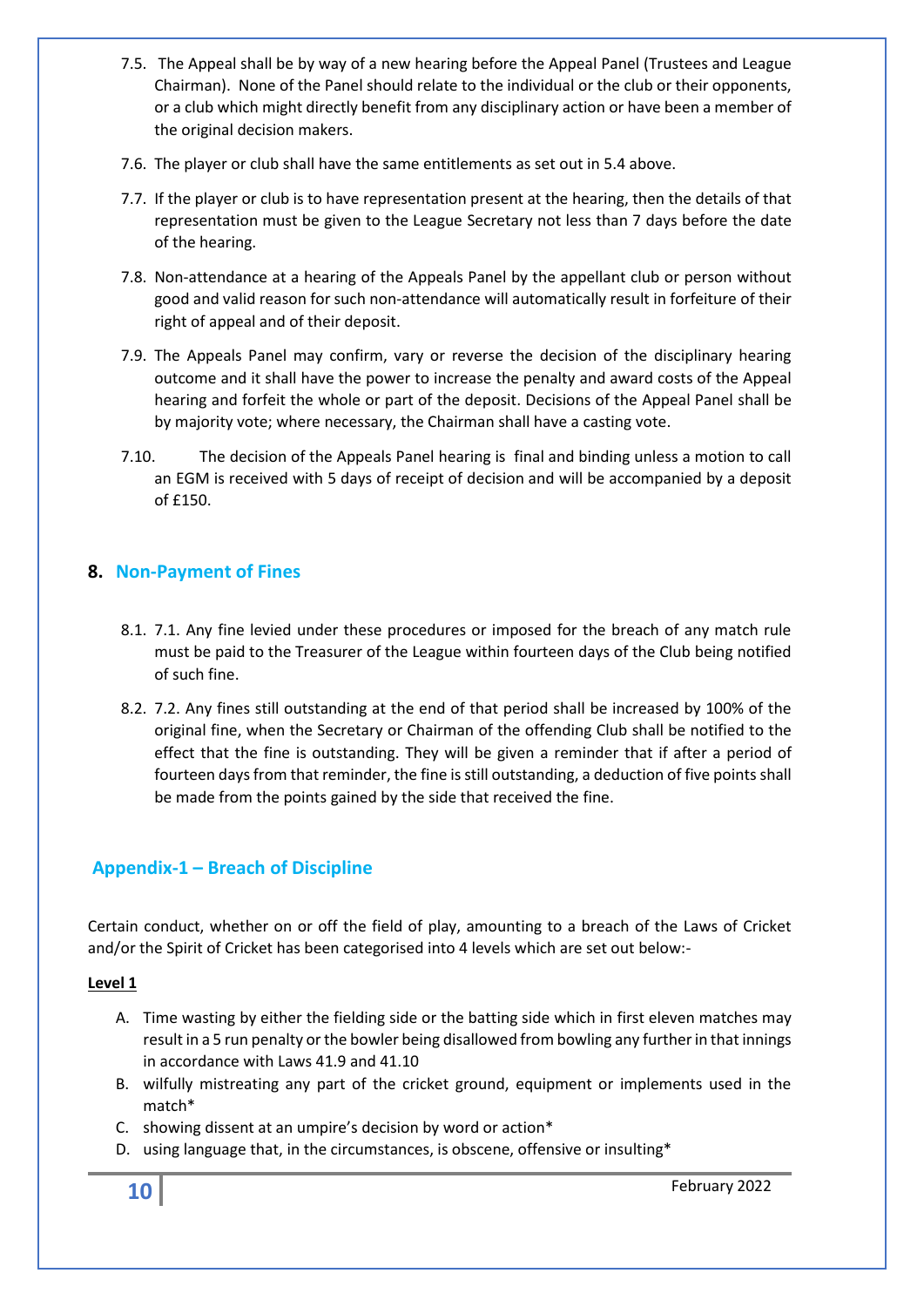- E. making an obscene gesture\*
- F. appealing excessively\*
- G. advancing towards an umpire in an aggressive manner when appealing\*
- H. bowling a dangerous or unfair short-pitched delivery and/or an accidental non-pitching delivery that results in the bowler being disallowed from bowling any further in that innings in accordance with Laws 41.6 and 41.7.
- I. any other misconduct, the nature of which is, in the opinion of the umpires, equivalent to a Level 1 offence\*.

#### **Level 2**

- A. showing serious dissent at an umpire's decision by word or action\*
- B. making inappropriate and deliberate physical contact with another player\*
- C. deliberate distraction, deception or obstruction on the field of play under Law 41.4 or 41.5.
- D. throwing the ball at a player, umpire or another person in an inappropriate and dangerous manner\*
- E. using language or gesture to another player, umpire, team official or spectator that, in the circumstances, is obscene or of a seriously insulting nature\*
- F. causing avoidable damage to the pitch which in first eleven may result in a 5 run penalty being awarded under Laws 41.12.3, 41.14.3 and 41.15.3.
- G. any other misconduct, the nature of which is, in the opinion of the umpires, equivalent to a Level 2 offence\*.

### **Level 3**

- A. intimidating an umpire by language or gesture\*
- B. threatening to assault a player or any other person except an umpire\*.
- C. using language or gesture that offends, insults, humiliates, intimidates, threatens, disparages or vilifies another person based on that person's race, religion or belief, colour, descent, national or ethnic origin, age, disability, gender, sexual orientation or background.
- D. Deliberately bowling a non-pitching delivery which is deemed dangerous and unfair in accordance with Law 41.7

#### **Level 4**

- A. threatening to assault an umpire\*
- B. making inappropriate and deliberate physical contact with an umpire\*
- C. physically assaulting a player or any other person\*
- D. committing any other act of violence\*.
- E. using language or gesture that seriously offends, insults, humiliates, intimidates, threatens, disparages or vilifies another person based on that person's race, religion or belief, colour, descent, national or ethnic origin, age, disability, gender, sexual orientation or background. In Levels 1 to 4, offences marked with an asterisk are in first eleven matches capable of attracting on-field sanctions under Law 42. The conduct listed in Level 1 to Level 4 above cannot be exhaustive.